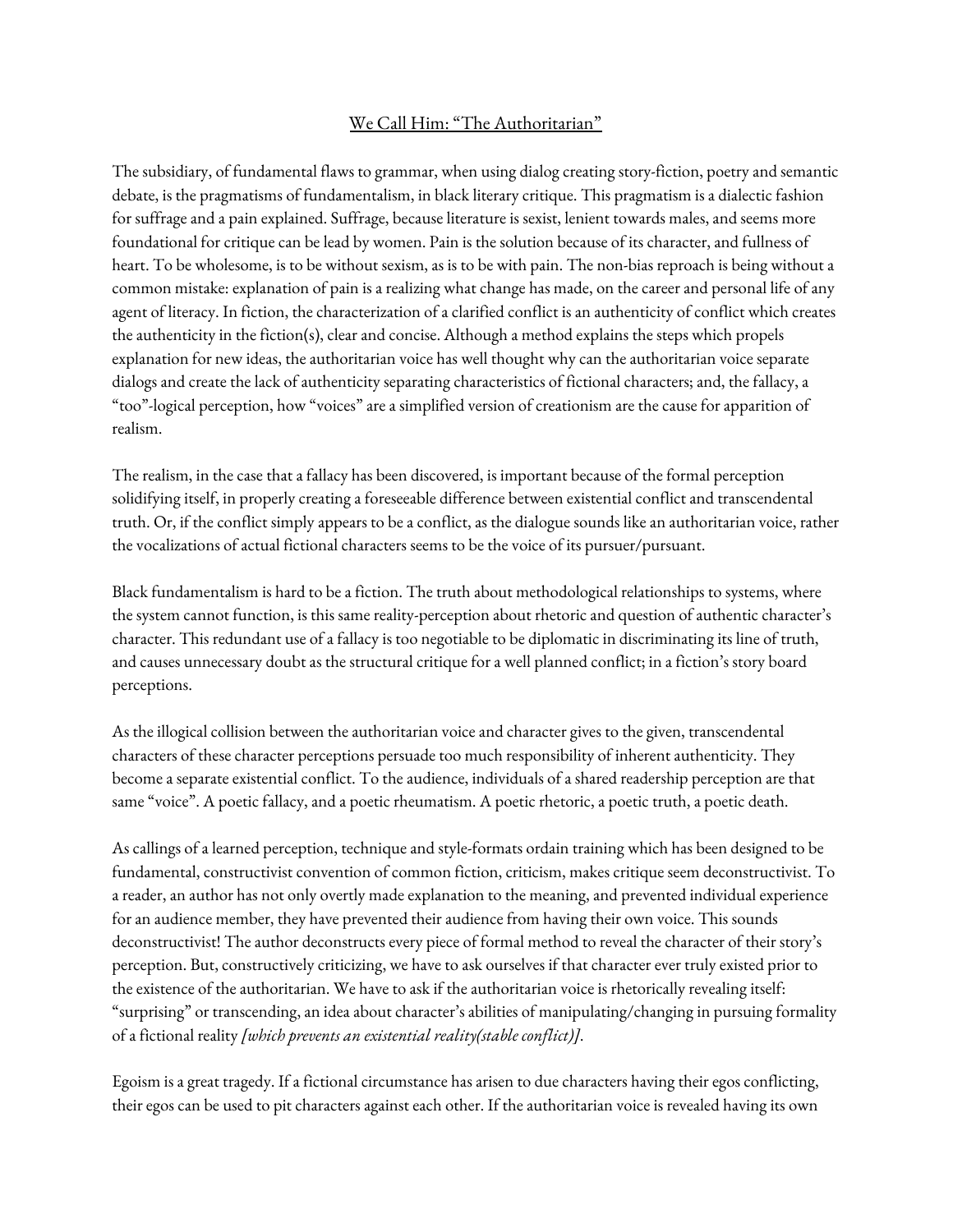character, or the authoritarian voice becomes a fiction of realism, these characters do not only escape their fates. They affect reader perception and make it complex how being not a fiction is less-clear in what an authoritarian voice attempts to convey.

If characters create denial, then constructively an author has become such deconstructivist that there should have been greater explanation and planning that much more lead up to the climax!

The considerations to transcendentalism for making formalism not real, more popular, and the general voice and style known to be from an authoritarian voice, disconnecting from the audience is **not** how that voice became that popular. Populism as the argument for a disconnect from form and method is unlikely to be the reason for making connection to a larger audience.

It is popular to an audience to be targeting its tertiary beliefs. For the authoritarian narrative, this inner-black, self-agreement is an unplanned trouble that perpetuates consequential doubt and skepticizes sounds of a here-say, more like the superstitions and flaws to the trend of black literary critique. Populism does have its uses. It has made its own of the masses and empowered an authoritarian voice inspired by character and authenticity whom preceives the audience of individuals as being better thought of, as in black-thought, purely a subsidiary of fiction. What literature of the black authoritarian voice looks like outside of black culture seems to be unknown: the fallacy of fiction and black culture not having a constant or control in-order of being a fiction, first.

An authoritarian force cannot be formally transcendent. The ability to overcome must be an argument of existentialism, in order of being morally debatable in irreconcilable indifference. This formal indifference between character indifference is a tertiary belief, of fiction. Inherent characteristics of the roles of its players, in fiction, continue the trend of critique which absolves skepticism to better realize the doubt of authenticity, and the shared reality is a formality which can be decided as popular.

Formalism of voice can be dialogs created by perceptions of an authoritarian voice, or a pageantry of opinions created to destroy expressions of solidified characters of mitigating conflict.

Formal critiques often reveal a critic's egoism and denial. Pragmatics sound sluggish, and un-well-thought-out. These unplanned voices should appear making an authoritarian voice less authentic, would be judgmental. These arguments could be the authoritarian voice, but leaves unchecked sounds of improper grammar, and affect clarity of meaning to create authenticity which otherwise does not exist. As a doubt of the overall plot, about why to invent the climax, to clarify conflict is the why to learn an author's climaxes and make these characters less direct in what they represent. They appear argumentative, and the less-wholesome cause for the audience to doubt, or feel sentimentally for these representations of realism, are realized only to the author. Characteristics which transpired the doubt, and if they ever meant to solve that doubt, do not create unnecessary clutter. The ability to overcome represents strength, and intends to transcend any realism in the authoritarian voice. If strength is the cause for overcoming conflict, an authoritarian voice has tempted an audience to mitigating reality to solve for realism, to force the transcendence rather actualizing the empowerment of its audience.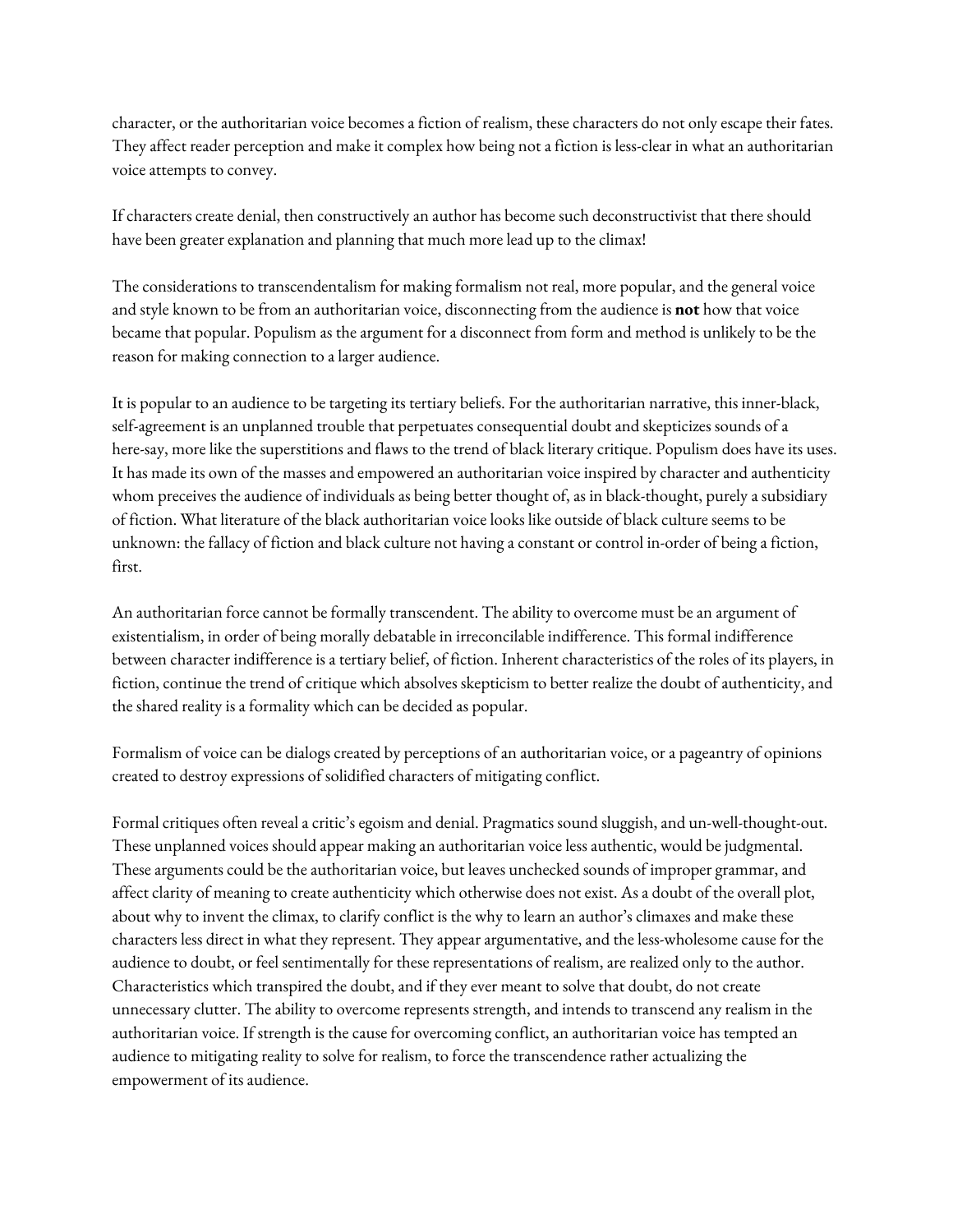Ignoring the obvious, minimalizing, and use of hyperbolic characters in plot conflict (horror genre), the euphemism tends to sound like sexism, arguable being listful, carrion and again fallacy; its authoritarian voice created a self-criticism of tertiary belief and the audience cannot exist as a group of individuals. Generalizing could not exist outside of black culture and goes to say "black literature" is a culture, not a genre.

The taxonomy of creating a black character is quite hard, its inherent definition constraint with the storyboard as it shall unfold. Thus, given characteristics prevent authenticity and make formalism seem like the construction of a critique prior to an audience having been given the chance to read your book. The fundamental "what" is not taxonomy. For words to be given value by an authoritative voice, they must have an agreed upon foundation that is not fundamental to the author's logic, and they must represent the meaning of words; or else, it is not taxonomy.

Made for the masses means fiction, let the voice speak. No voice, no authoritarian, nor dialog with becoming the realism of continued "whys" and what of logic is to describing a simplistic belief as being so simple. Beliefs are idealism, naturalism. Influencers of rhetoricians are to be pragmatists of social regard, or realize the semantics before they are characterized in their consequenting judgment. Bad habits are not popular. In this case, they are criminal. Exaggerations sound like the tauting of cowards and a sentimentality of amalgamatons wound up to recite the rheumatic rhetorics of childhood blessings that turn out being uncommitted to well found solutions of their childhood dilemmas.

Practice of the constructivist critique is teaching oneself these tertiary, verily natural and inner-mosted dilemmas of creationist thoughts, to solve for agreement and authenticate false-hood's fiction. To realize one is constructing something completely fiction is unauthentic, and complete waste of your time.

Realism was not meant be real. Personal forces and energies of bad habit are popular formalisms, and the fallacy itself made the critiqueable voice of an audience an authoritarian must pursue. To be judged, that force of taxonomy has to sound like the prolixity of black literature.

Like any cultural frictions, relativity to nativism is not always going to trend as the nationalistic tendency, the popularity or ethno-nationalistic solvency having to be this very sexism. The independent consequence will always be the truer representation of black culture, and its societies and literature in black notoriety will be its entanglements. Largely, love agreed upon and tendencies to fall back on government responsibilities are thus, the deconstructivist narrative. The identity of the authoritarian voice -- the fallacy.

My problems with black culture are nepotism and nuance, slandering of family names; not neo-classicism in art, or an approach to family matters sociologically. The use of ethno-nationalistic criticism about culture is again the fallacy's application in ethnic, not racism, collide, as racism is in itself.

The redundancy that is agreed is a creator, has the possession of the oath which created superstitions. With regards to specifying the culture in a fictional context, it is belligerent approaching the creation, saying it is always a failure, of a character without doubt that the character has been something or someone else real.